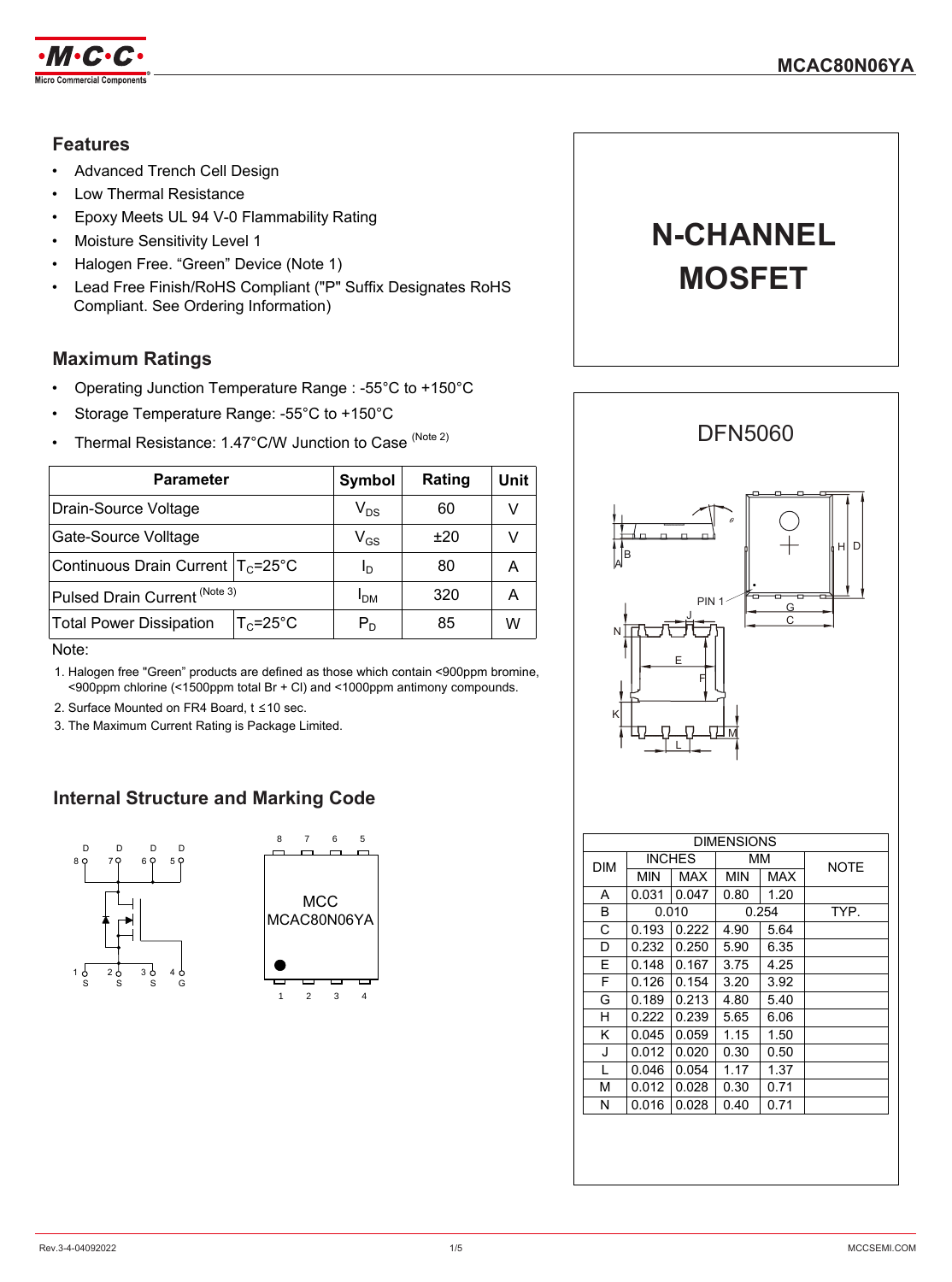

## **Electrical Characteristics @ 25°C (Unless Otherwise Specified)**

| <b>Parameter</b>                               | Symbol                     | <b>Test Conditions</b>                                                        | Min | <b>Typ</b> | <b>Max</b> | <b>Unit</b> |
|------------------------------------------------|----------------------------|-------------------------------------------------------------------------------|-----|------------|------------|-------------|
| <b>Static Characteristics</b>                  |                            |                                                                               |     |            |            |             |
| Drain-Source Breakdown Voltage                 | $V_{(BR)DSS}$              | $V_{GS}$ =0V, I <sub>D</sub> =250µA                                           | 60  |            |            | $\vee$      |
| Gate-Source Leakage Current                    | $I_{GSS}$                  | $V_{DS}$ =0V, $V_{GS}$ = $\pm$ 20V                                            |     |            | ±100       | nA          |
| Zero Gate Voltage Drain Current                | $I_{\text{DSS}}$           | $V_{DS}$ =48V, V <sub>GS</sub> =0V, T <sub>J</sub> =25°C                      |     |            | 1          | μA          |
|                                                |                            | $V_{DS}$ =48V, V <sub>GS</sub> =0V, T <sub>J</sub> =85°C                      |     |            | 30         |             |
| Gate-Threshold Voltage                         | $V_{GS(th)}$               | $V_{DS} = V_{GS}$ , $I_D = 250 \mu A$                                         | 1.5 |            | 2.5        | V           |
| Drain-Source On-Resistance <sup>(Note 4)</sup> | $R_{DS(on)}$               | $V_{GS} = 10V$ , $I_D = 20A$                                                  |     | 2.2        | 2.5        | $m\Omega$   |
|                                                |                            | $V_{GS} = 4.5V$ , $I_D = 10A$                                                 |     | 3.3        | 4.5        |             |
| <b>Diode Characteristics</b>                   |                            |                                                                               |     |            |            |             |
| Diode Forward Voltage <sup>(Note 4)</sup>      | $V_{SD}$                   | $V_{GS}$ =0V, $I_S$ =20A                                                      |     |            | 1.3        | $\vee$      |
| <b>Continuous Body Diode Current</b>           | $I_{\rm S}$                |                                                                               |     |            | 80         | A           |
| Reverse Recovery Time                          | $t_{rr}$                   | $I_{SD}$ =20A, dl <sub>SD</sub> /dt=100A/µs                                   |     | 67         |            | ns          |
| Reverse Recovery Charge                        | $Q_{rr}$                   |                                                                               |     | 90         |            | nC          |
| Dynamic Characteristics <sup>(Note 5)</sup>    |                            |                                                                               |     |            |            |             |
| Input Capacitance                              | $C_{\text{iss}}$           | $V_{DS}$ =30V, $V_{GS}$ =0V, f=1MHz                                           |     | 4894       |            |             |
| <b>Output Capacitance</b>                      | $C_{\rm oss}$              |                                                                               |     | 2208       |            | pF          |
| Reverse Transfer Capacitance                   | $C_{\text{rss}}$           |                                                                               |     | 171        |            |             |
| <b>Total Gate Charge</b>                       | $Q_{q}$                    | $V_{DS} = 30V$ , $V_{GS} = 10V$ , $I_D = 20A$                                 |     | 99         |            |             |
| Gate-Source Charge                             | $Q_{gs}$                   |                                                                               |     | 16         |            | nC          |
| Gate-Drain Charge                              | $\mathsf{Q}_{\mathsf{gd}}$ |                                                                               |     | 27         |            |             |
| Turn-On Delay Time                             | $t_{d(on)}$                | $V_{DS} = 30V$ , $V_{GEN} = 10V$ ,<br>$R_G = 4.5\Omega$ , $R_1 = 1.5\Omega$ , |     | 14         |            |             |
| Turn-On Rise Time                              | $t_{\sf r}$                |                                                                               |     | 36         |            |             |
| Turn-Off Delay Time                            | $t_{d(\text{off})}$        | $I_{DS} = 20A$                                                                |     | 75         |            | ns          |
| Turn-Off Fall Time                             | $t_f$                      |                                                                               |     | 50         |            |             |

Note:

4. Pulse Test; Pulse Width≤300μs, Duty Cycle≤2%.

5. Guaranteed by Design, Not Subject to Production Testing.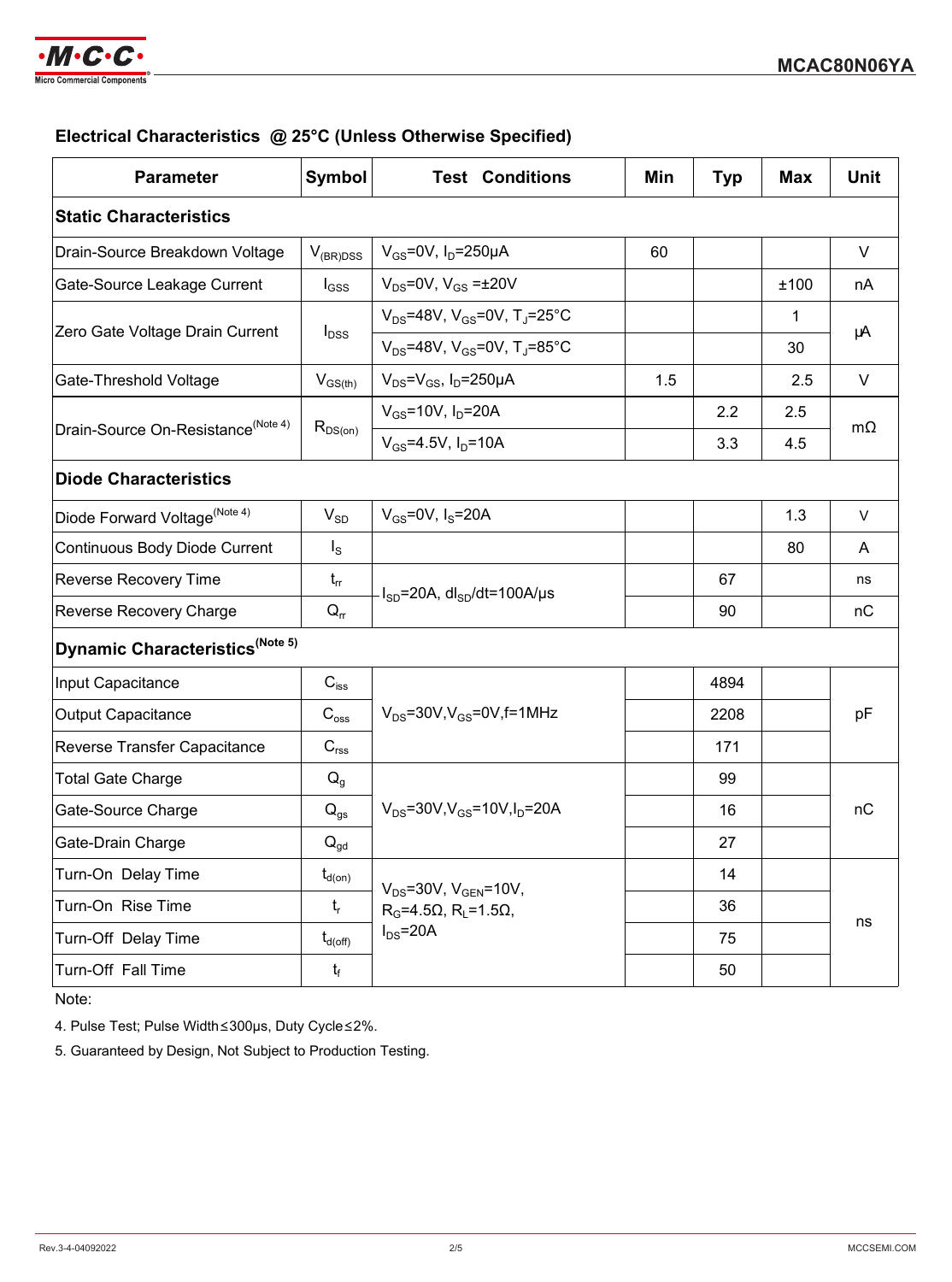

# **Curve Characteristics**



Fig. 4 - Normalized On Resistance Characteristics

 $25^{\circ}$ C





Drain To Source Voltage (V)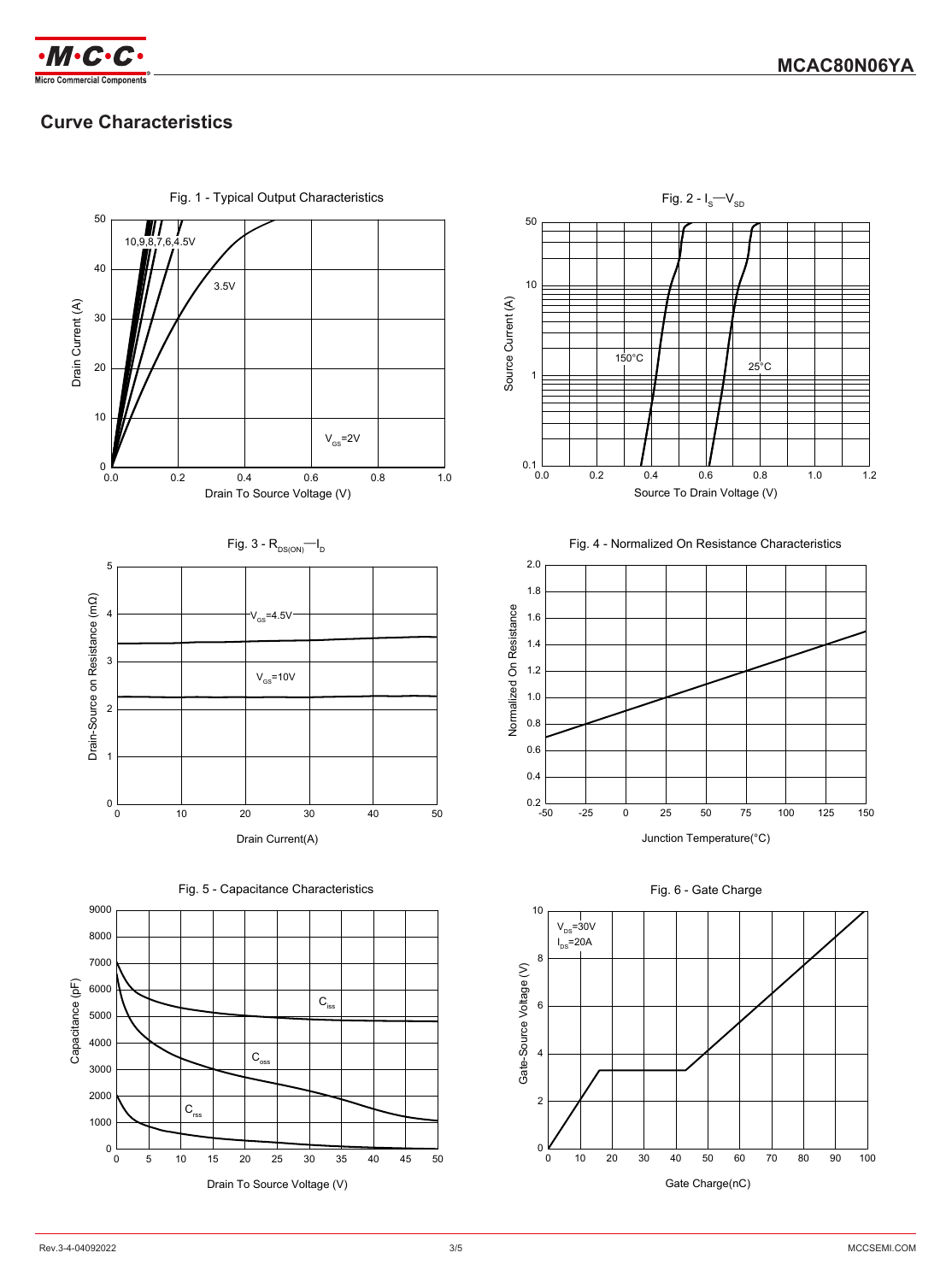

# **Curve Characteristics**